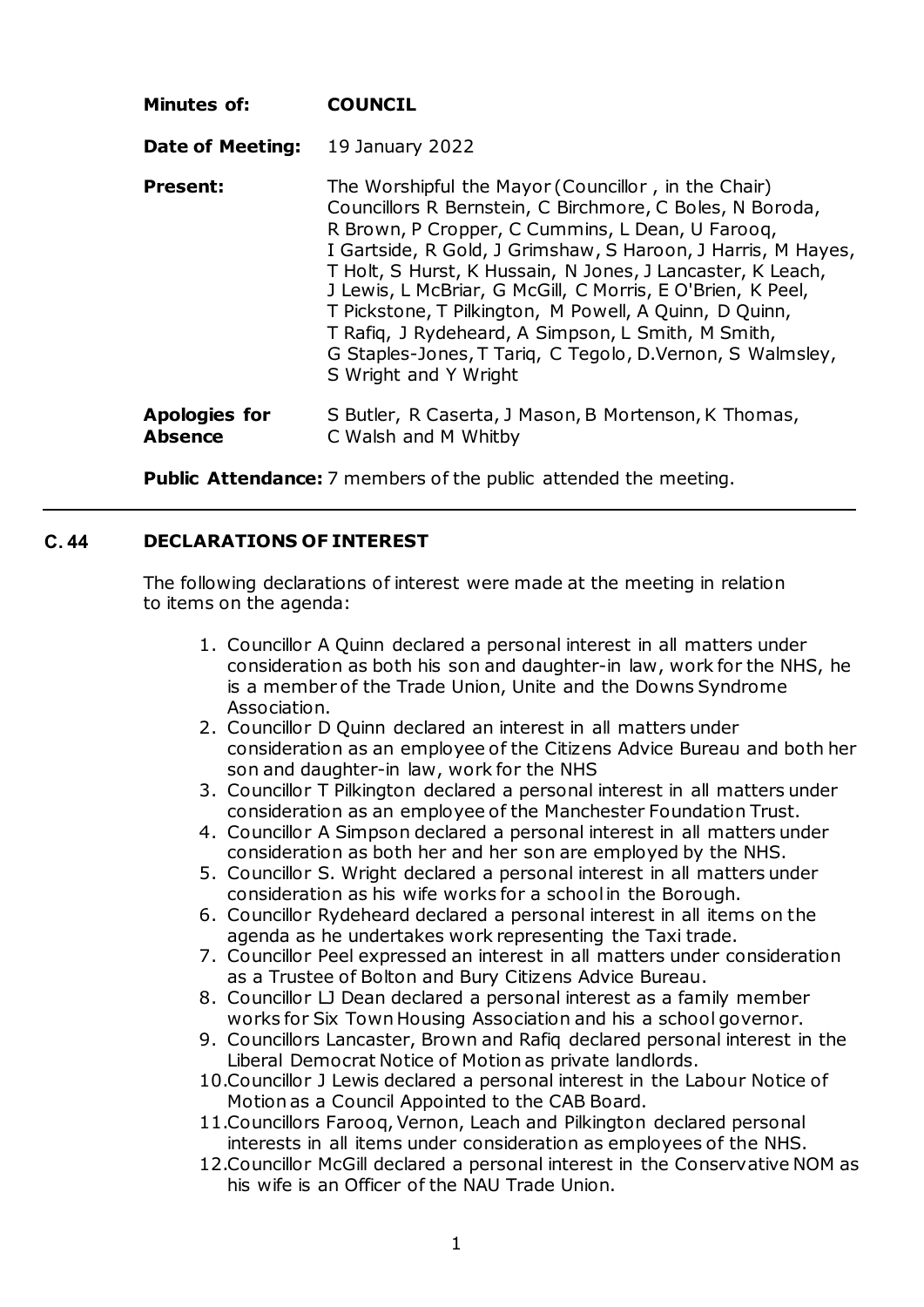- 13.Councillor Grimshaw declared a personal interest in the Labour NOM as her daughter is employed by the CAB.
- 14.Councillor Boles declared a personal interest in the Conservative NOM as a teacher employed in the Borough.

#### **C. 45 MINUTES**

## **RESOLVED:**

That the minutes of the meeting of the Council held on 24<sup>th</sup> November 2021 be approved as a correct record and signed by the Mayor.

## **C. 46 MAYORAL COMMUNICATIONS AND ANNOUNCEMENTS**

The Mayor reported the sad news of the death Wilf Oldham MBE and asked that his condolences be passed on to his family.

The Mayor congratulated residents Maxine Grimshaw and Rochelle Gardner who both received New Years Honours.

## **C. 47 PUBLIC QUESTION TIME**

Notice had been received of 5 questions. The Leader gave an undertaking that copies of those questions and responses will be circulated to all Councillors. The Leader also gave an undertaking to make these available on the Council Web Site.

| Questioner               | <b>Topic</b>            | <b>Responding</b>   |
|--------------------------|-------------------------|---------------------|
| Ian Astley (not present) | <b>Waste Management</b> | <b>Cllr O'Brien</b> |
| <b>Carol Bernstein</b>   | <b>Ofsted</b>           | <b>Cllr Tarig</b>   |
| <b>Anton Slawycz</b>     | <b>Ofsted</b>           | <b>Cllr Tarig</b>   |
| <b>Andrew Luxton</b>     | <b>Clean Air</b>        | <b>Cllr Quinn</b>   |
| <b>April Fenton</b>      | <b>Clean Air</b>        | <b>Cllr Quinn</b>   |
|                          |                         |                     |

# **C. 48 RECOMMENDATIONS OF CABINET AND COUNCIL COMMITTEES**

## **Meeting of Cabinet 12th January 2022 Appointment of Mayor and Deputy Mayor.**

It was moved by Councillor Tariq and seconded by Councillor Hussain and it was:

#### **RESOLVED:**

That Council appoint Councillor Shaheena Haroon as Mayor for the Civic year 2022/23.

It was moved by Councillor Holt and seconded by Councillor L Smith and it was:

# **RESOLVED:**

That Council appoint Councillor Sandra Walmsley as Deputy Mayor for the Civic year 2022/23.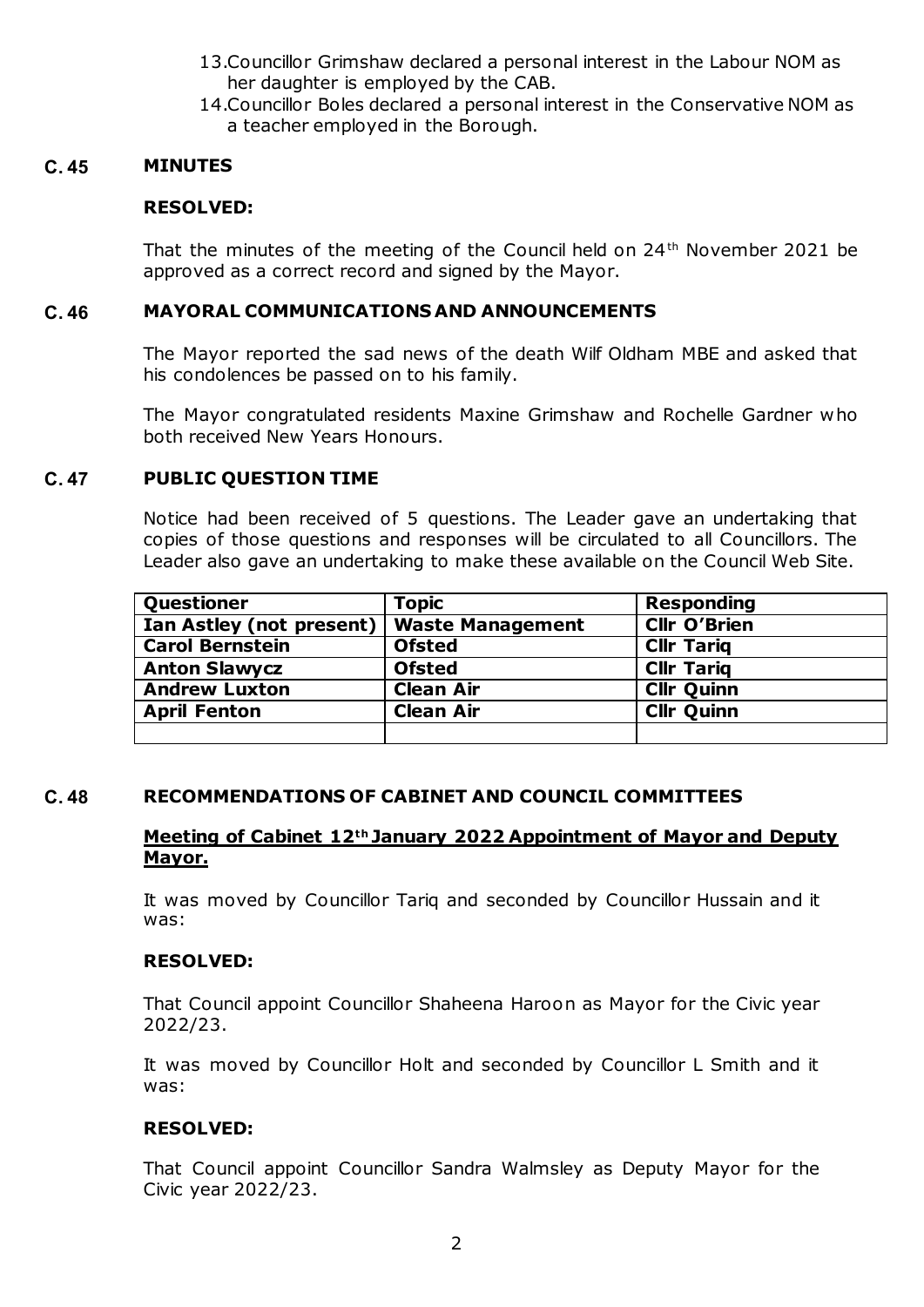# **Meeting of Audit Committee – 12th January 2022 External Audit Procurement**

It was moved by Councillor O'Brien and seconded by Councillor Tariq it was:

# **RESOLVED:**

That the Council accepts the PSAA invitation to opt into the sector-led option for the appointment of external auditors to principal Local Government and Police Bodies for five financial years from 1 April 2023.

# **C. 49 LOCAL COUNCIL TAX SUPPORT SCHEME 2022/23**

It was moved by Councillor O'Brien and seconded by Councillor Gold it was:

# **RESOLVED:**

**That:** 

- the scheme continues in its current form for the year 2022/23
- the current disregard of all War Widow's/Widower's Pension or War Disablement Pension is continued
- the performance of the scheme continues to be closely monitored and will be reviewed and amended as appropriate on an annual basis.

# **C. 50 LEADER' STATEMENT AND CABINET QUESTION TIME**

# **(a) Written question (Notice given)**

The Leader of the Council, Councillor E O'Brien, made a statement on the work undertaken by him since the date of the last Council meeting.

The Leader and the relevant Cabinet Members answered questions raised by Councillors on the following issues:

| Questioner              | <b>Cabinet Member</b> | <b>Topic</b>            |
|-------------------------|-----------------------|-------------------------|
| 1. Cllr Hayes           | <b>Cllr O'Brien</b>   | <b>Universal Credit</b> |
| 2. Cllr Hayes           | <b>CIIr Gold</b>      | <b>Participatory</b>    |
|                         |                       | <b>Budgets</b>          |
| 3. Cllr Bernstein       | <b>CIIr Tariq</b>     | Corporate               |
|                         |                       | <b>Performance</b>      |
| 4. Cllr Grimshaw        | <b>CIIr Rafiq</b>     | <b>Real Living Wage</b> |
| <b>5. Cllr Farooq</b>   | <b>CIIr Morris</b>    | <b>Women's safety</b>   |
| <b>6. Cllr Y Wright</b> | <b>Cllr Tariq</b>     | <b>Social workers</b>   |
| 7. Cllr S Wright        | <b>CIIr O'Brien</b>   | <b>Istanbul</b>         |
|                         |                       | Restaurant,             |
|                         |                       | <b>Prestwich</b>        |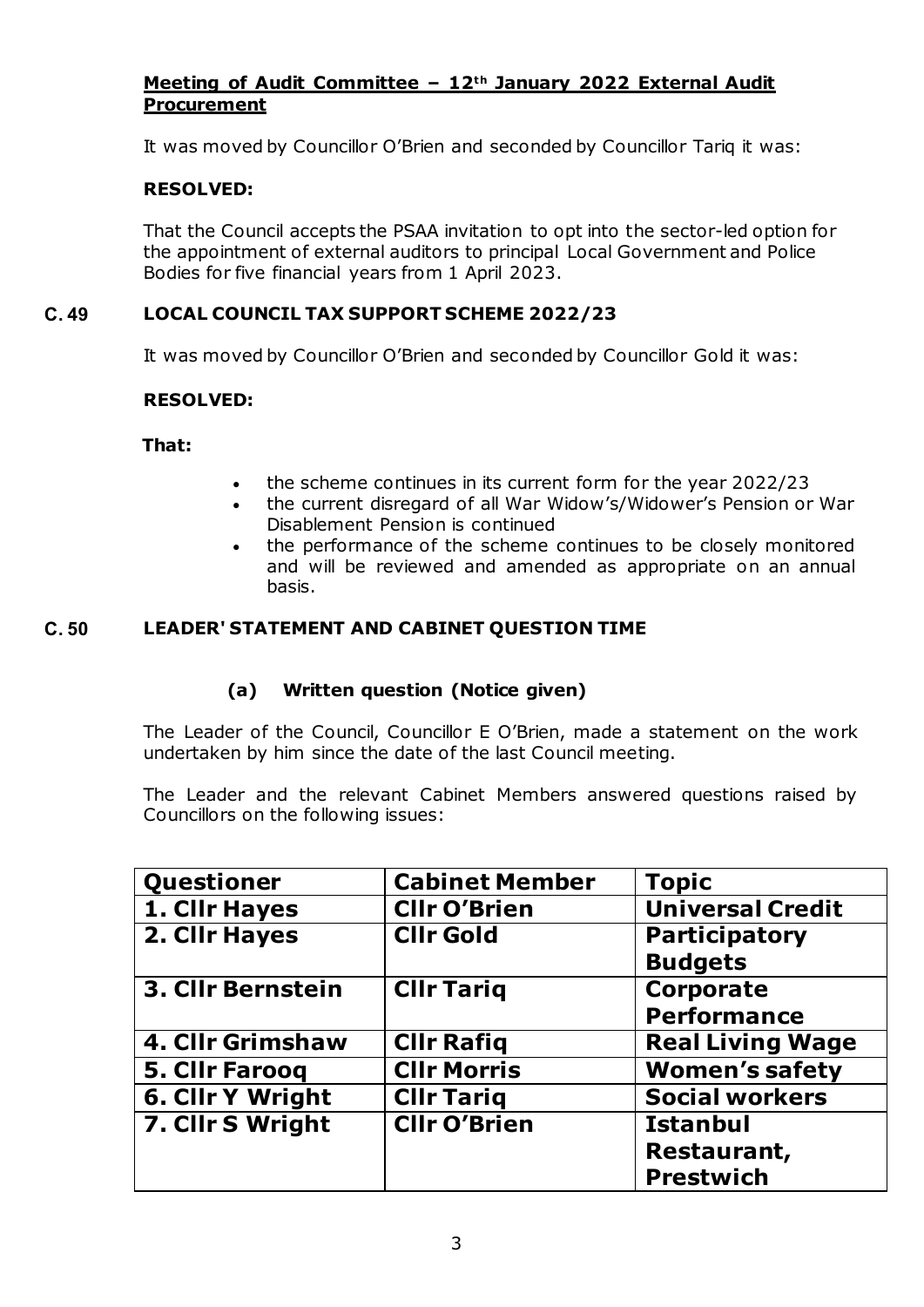| 8. Cllr Boles          | <b>Cllr Tariq</b>   | <b>Children returning</b><br>to school and<br>Covid  |
|------------------------|---------------------|------------------------------------------------------|
| 9. Cllr D Quinn        | <b>CIIr Gold</b>    | <b>Holocaust</b><br><b>Memorial Day</b>              |
| 10. Cllr Brown         | <b>Cllr Tariq</b>   | <b>Ofsted</b>                                        |
| 11. Cllr McGill        | <b>Cllr Simpson</b> | <b>Raise in the</b><br>number in<br>hospitalisations |
| 12. Cllr Pilkington    | <b>Cllr Quinn</b>   | <b>Tree Planting</b>                                 |
| 13. Cllr Rydeheard     | <b>CIIr Morris</b>  | <b>Clean Air</b>                                     |
| 14. Cllr Tegolo        | <b>CIIr Cummins</b> | <b>Accommodation</b><br>for Asylum Seeker            |
| 15. Cllr Vernon        | <b>Cllr O'Brien</b> | <b>Free Bus Travel</b>                               |
| <b>16. Cllr Harris</b> | <b>Cllr Quinn</b>   | <b>Road safety in</b><br><b>Church Ward</b>          |
| 17. Cllr McBriar       | <b>Cllr Tariq</b>   | <b>Ofsted Action Plan</b>                            |
| 18. Cllr Caserta       | <b>CIIr Gold</b>    | <b>CCTV cameras</b>                                  |
| 19. Cllr Tegolo        | <b>Cllr Quinn</b>   | <b>Electric Charging</b><br><b>Points</b>            |
| 20. Cllr Powell        | <b>Cllr Quinn</b>   | <b>Phillips Park Hall</b>                            |
| 21. Cllr S Wright      | <b>Cllr Quinn</b>   | <b>No idling zones</b>                               |
| <b>22. Cllr Powell</b> | <b>Clir Gold</b>    | <b>CCTV in Prestwich</b>                             |

Due to the lack of time to answer questions 9 to 22 inclusive, the Leader gave an undertaking that copies of those questions and responses will be circulated to all Councillors. The Leader also gave an undertaking to make these available on the Council Web Site.

b) Verbal Questions

| Questioner               | <b>Cabinet Member/</b><br><b>Committee Chair</b> | <b>Topic</b>                             |
|--------------------------|--------------------------------------------------|------------------------------------------|
| <b>Cllr N Jones</b>      | <b>Cllr Quinn</b>                                | <b>Clean Air Zone</b>                    |
| <b>Cllr M Powell</b>     | <b>Cllr Simpson</b>                              | <b>Ambulance</b><br><b>Waiting Times</b> |
| <b>Cllr M Smith</b>      | <b>CIIr Tariq</b>                                | <b>Free Travel for</b>                   |
|                          |                                                  | <b>Students</b>                          |
| <b>CIIr Staple Jones</b> | <b>Cllr Tariq</b>                                | <b>Staffing in the</b>                   |
|                          |                                                  | <b>SEND Team</b>                         |
| <b>CIIr Morris</b>       | <b>CIIr O'Brien</b>                              | <b>Bury Master Plan</b>                  |
| <b>CIIr Gartside</b>     | <b>Cllr O'Brien</b>                              | <b>Green Belt Petition</b>               |
| <b>Cllr Hayes</b>        | <b>Cllr Quinn</b>                                | <b>Green Spaces</b>                      |
| <b>Cllr Dean</b>         | <b>Cllr S Wright</b>                             | <b>Ofsted Scrutiny</b>                   |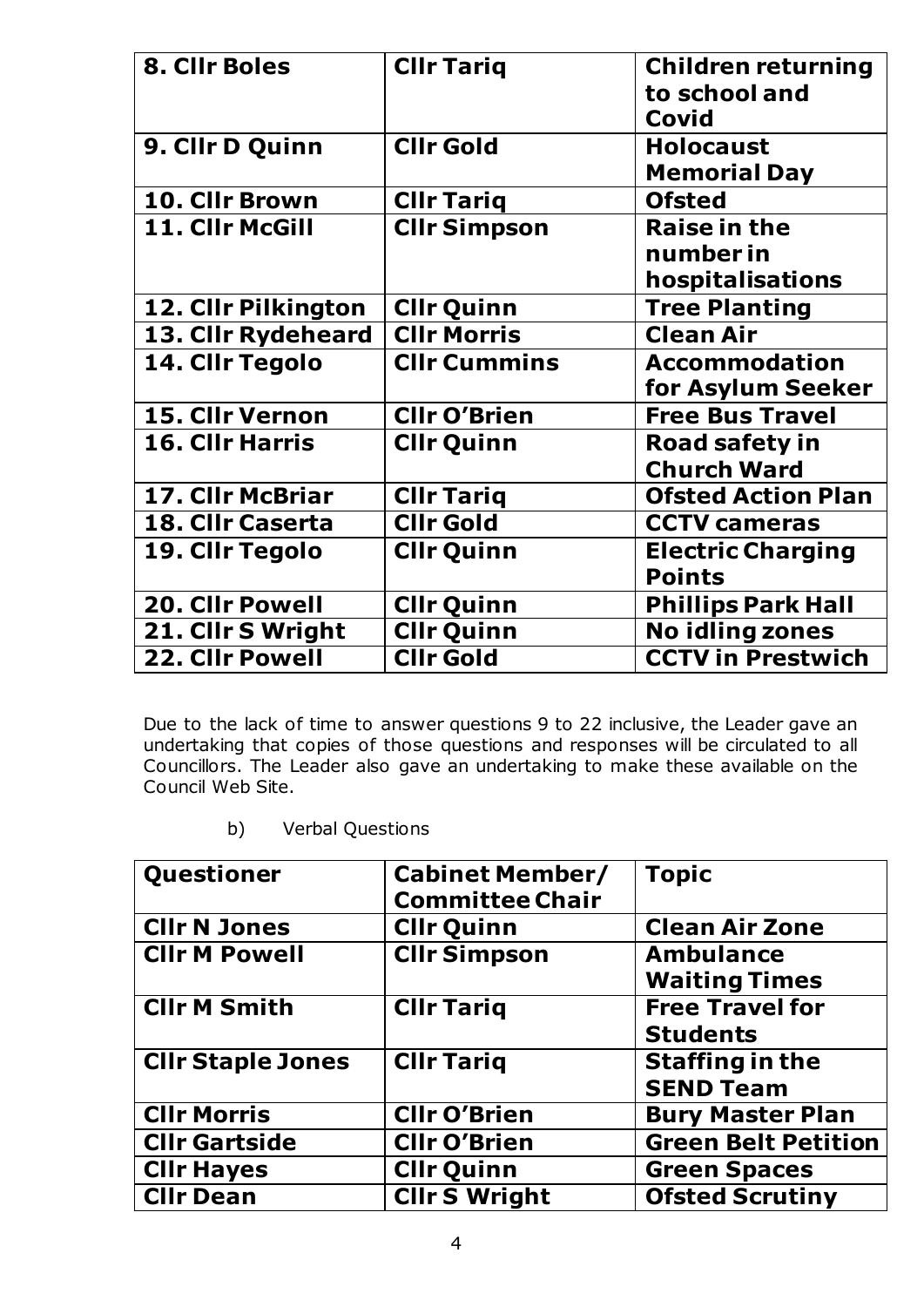# **Cllr Tegolo Cllr Quinn Clean Air**

# **C. 51 COMBINED AUTHORITY REPORT AND QUESTIONS TO THE COUNCIL'S COMBINED AUTHORITY REPRESENTATIVES**

- (a) The Council received a report on the work of the Combined Authorities.
- (b) The following questions had been received in accordance with Council Procedure Rules:

| No. | <b>Issue</b>                     | Questioner     | <b>Answered by</b>                                                                          |
|-----|----------------------------------|----------------|---------------------------------------------------------------------------------------------|
| 1.  | Pressure on the Courts<br>System | Cllr Hayes     | Councillor Gold<br>(Representative on Police<br>and Crime and Panel)                        |
| 2.  | <b>CRSTS Programme</b>           | Cllr Farooq    | Councillor Peel<br>(Representative on<br><b>Transport for Greater</b><br>Manchester)        |
| 3.  | <b>GM Fire Service</b>           | Cllr Bernstein | Councillor Gold<br>(Representative on Police<br>and Crime and Panel)                        |
| 4.  | <b>BSIP Allocation</b>           | Cllr McGill    | Councillor Peel<br>(Representative on<br><b>Transport for Greater</b><br>Manchester)        |
| 5.  | Catalytic Converters             | Cllr Lewis     | Councillor Gold<br>(Representative on Police<br>and Crime and Panel)                        |
| 6.  | <b>Metrolink Fares</b>           | Cllr Powell    | <b>Councillor Peel</b><br>(Representative on<br><b>Transport for Greater</b><br>Manchester) |
| 7.  | Clean Air                        | Cllr Brown     | Councillor Quinn                                                                            |
| 8.  | <b>High Raise Buildings</b>      | Cllr Tegolo    | Councillor Gold<br>(Representative on Police<br>and Crime and Panel)                        |
| 9.  | <b>Fossil Fuels</b>              | Cllr S Wright  | <b>Councillor Grimshaw</b><br>(Representative on<br>Pensions Authority)                     |

Due to the lack of time to answer questions 8 and 9 inclusive, the Mayor gave an undertaking that copies of the questions and responses will be circulated to all Councillors and made available on the Council Web Site.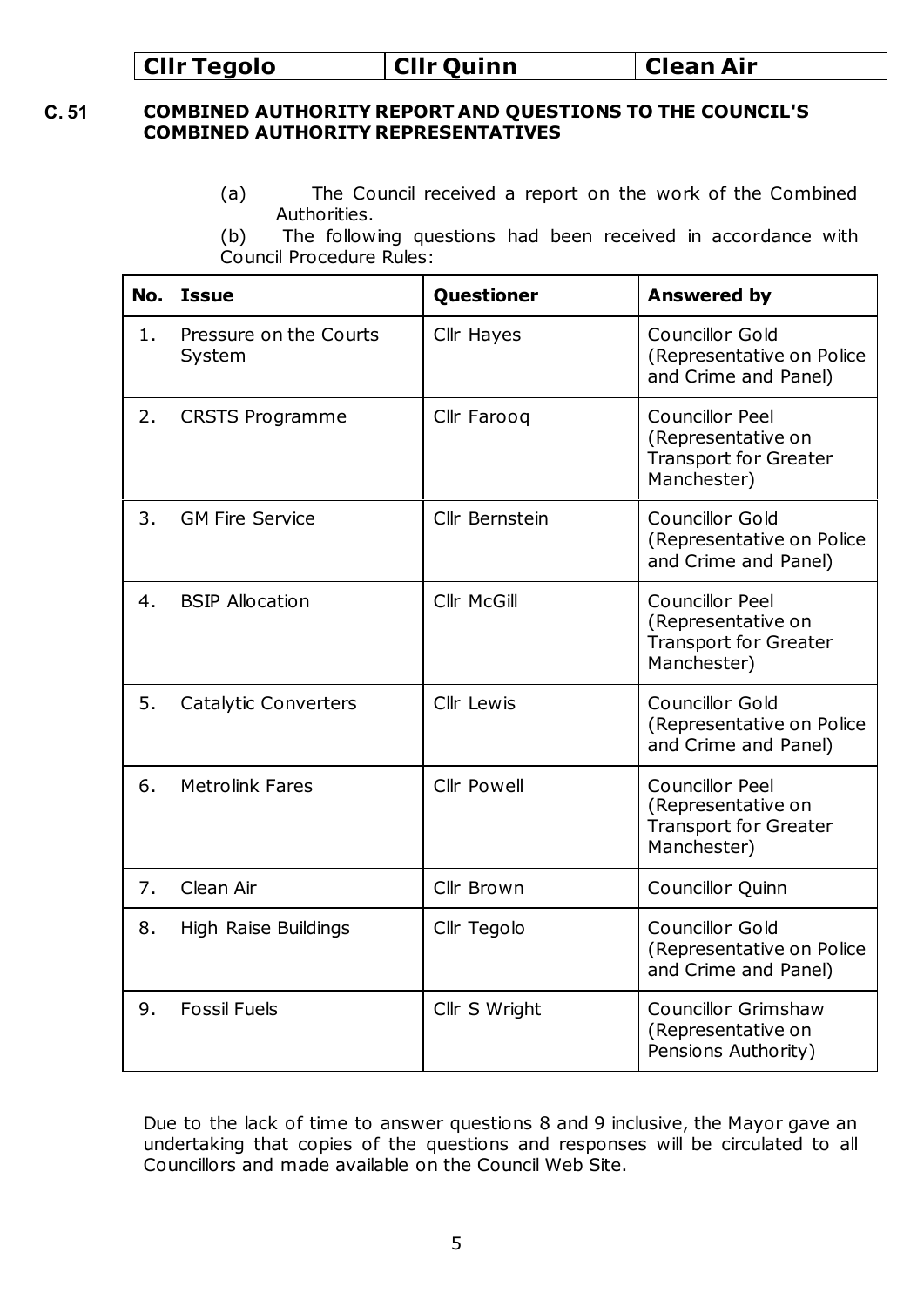# (i) **OFSTED Report**

A motion had been received and set out in the Summons in the names of:

## **Bernstein, Brown, Caserta, Cropper, Dean, Gartside, Harris, Lancaster, Hurst, Hussain, N Jones, Lewis, McBriar, Rydeheard, Vernon, Y Wright**

The Council received a report from OFSTED on Friday 17th December 2021 following an inspection of Children's Services between 25 October 2021 to 5 November 2021.

This Council is deeply concerned with the recent OFSTED report and notes that children are at risk in our borough now.

# **This Council notes:-**

• The Conservative Group in December 2021 requested an Emergency Council Meeting to be held before New Year (2022) due to the reported risk to Children in Bury as it believed it was of upmost importance to address the report quickly. • The Mayor of Bury passed the emergency request to the Chief Executive of Bury Council to consider the contents of the report published 17th December 2021 prepared by HM Inspector, Lorna Schlechte attached to this motion.

• The Council is required to submit an improvement plan to the Department for Education before 31 March 2022.

# **This Council resolves to:-**

• Call on the Chief Executive to schedule briefings each week with Leaders of Political Groups to update on the progress.

• Conduct an urgent review of all cases to identify risk and ensure, as per the OFSTED report that they are not over-optimistic in their analysis.

• Instruct the Chief Executive and the relevant Executive Director to bring a report on the progress of the programme and updated risk register to the monthly Cabinet and ordinary Council meetings.

• Implement an Improvement Plan with progress of implementation to be monitored by the Council's Children's Scrutiny Committee as a standing agenda item until the completion of all actions.

# **On being put, with 43 voting for, 0 members voting against, and with the Mayor abstaining, the Mayor declared the motion carried.**

# (ii) **TACKLING FUEL POVERTY**

A motion had been received and set out in the Summons in the names of:

# **Councillors: M Powell, C Tegolo and S Wright**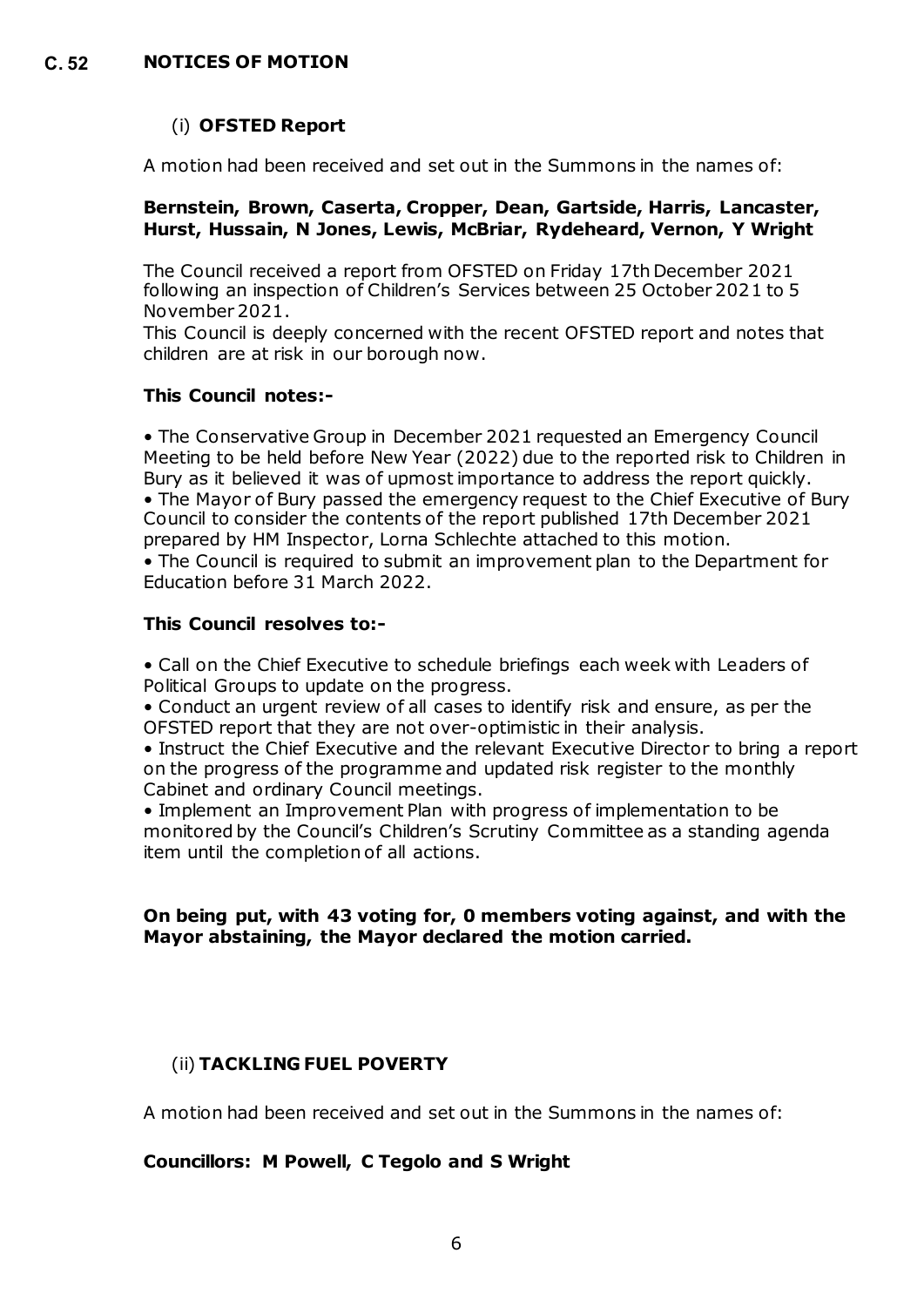## **Council notes that:**

Research from Friends of the Earth shows that 13% of households in Bury are living in fuel poverty – and heating homes accounts for 44% of local carbon emissions.

Rising energy prices will make this significantly worse, and the National Energy Action charity has warned that rising household energy bills could cause at least 2 million more homes to slip into fuel poverty

All housing in our borough should be insulated to a minimum of EPC C standard with good quality loft insulation, cavity wall insulation, double-glazing and draught exclusion.

The Government have set a target to upgrade all housing to the above standard by 2030. To meet this target a total of 5,859 homes in Bury would need insulation upgrades each year.

The scale of this challenge is significant but at the same time we must make a commitment to end fuel poverty and excess carbon emissions from poorly insulated homes and develop a strategy to achieve this goal.

## **Council therefore commits to:**

1 Ensure that we are doing what we can as an Authority to provide advice and support to residents struggling through fuel poverty, and specifically ask for the appropriate Cabinet Member to bring a report to meetings of the Cabinet and Overview and Scrutiny Committee in the next two months providing an update on the support the Council and its partners are able to offer.

2 Strengthen its procedures to enforce minimum standards of energy efficiency in the private rented sector – making sure landlords without an EPC certificate for their properties are fined, and properties with an inadequate EPC rating are prevented from being rented.

3 Publish a statement of intent and set locally appropriate eligibility criteria to access Energy Company Obligation funding via Local Authority Flexibility arrangements – allowing more vulnerable and low-income households in our area to access funding to better insulate their homes.

4 Ensure new housing is built to the highest possible energy efficiency standards through reviewing Local Plan policies and introducing additional Supplementary Planning Guidance to ensure the use of lowcarbon materials, heat pumps rather than gas heating systems, and renewable energy as much as possible.

5 Instruct the Chief Executive to write to the Secretary of State for Environment, Food and Rural Affairs asking that the Government adopt the recommendations relating to retrofitting homes and buildings in the Blueprint for a Green Recovery report published in January 2021.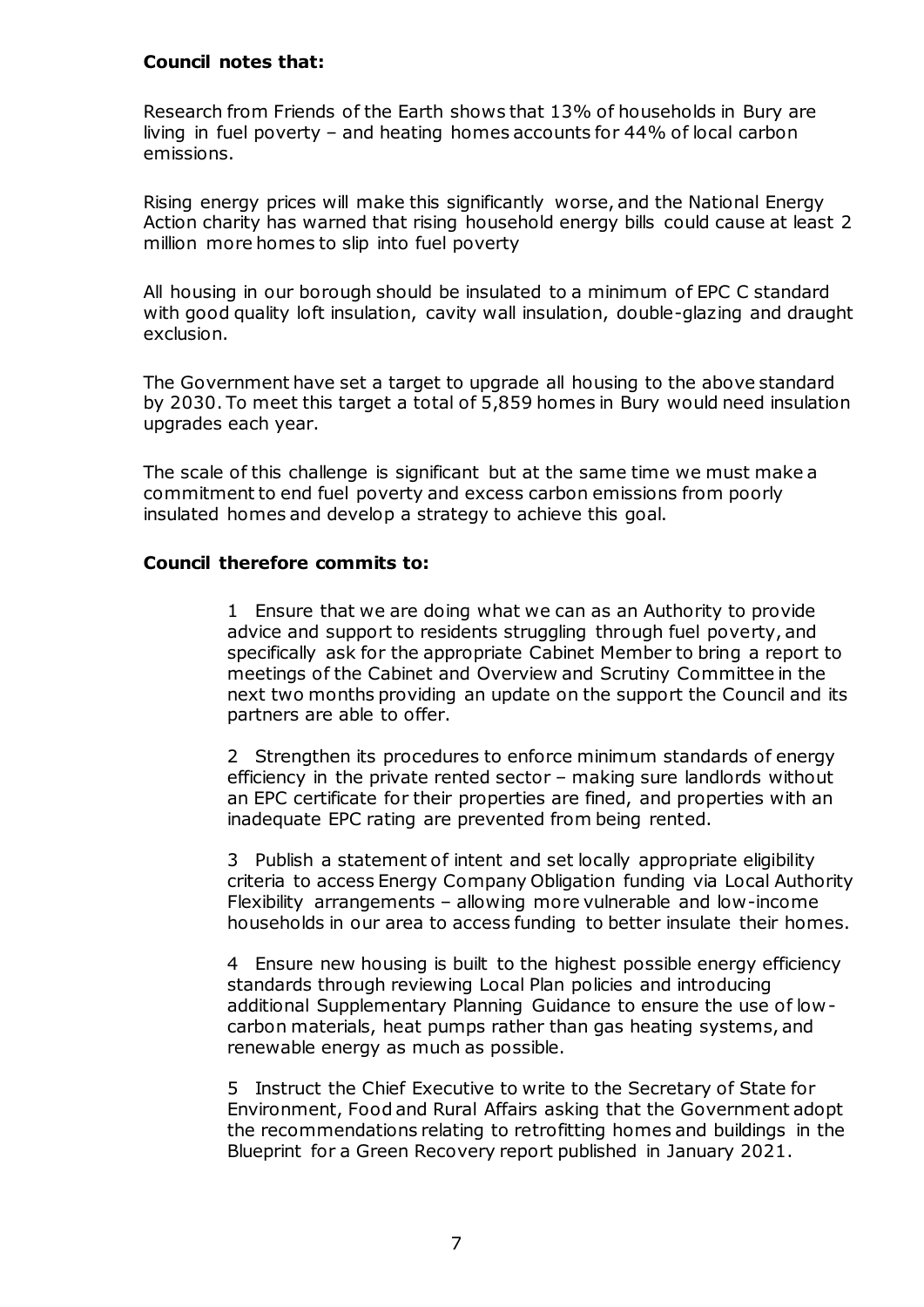6 Request the appropriate Cabinet Members to bring a report on these wider issues to a future meeting of the Overview and Scrutiny Committee within the next twelve months.

## **On being put, with 28 voting for, the Conservative Group, and the Mayor abstaining, the Mayor declared the motion carried.**

# (iii) **SAVE OUR DEBT ADVICE SERVICES**

A motion had been received and set out in the Summons in the names of:

**Councillors C Boles, N Boroda, S Butler, C Cummins, U Farooq, R Gold, J Grimshaw, S Haroon, M Hayes, T Holt, K Leach, G McGill, C Morris, B Mortenson, E O'Brien, K Peel, T Pilkington, A Quinn, D Quinn, T Rafiq, A Simpson, L Smith, T Tariq, K Thomas, S Walmsley, C Walsh and M Whitby.**

## **The council recognises:**

The challenging financial situation many residents find themselves in as a result of cuts to Universal Credit and the rising costs of food, fuel and energy.

The increasing number of residents struggling with debt due to these financial pressures - Citizens Advice Bury & Bolton dealt with over 4,000 debt enquiries during 2021.

The importance of free, impartial, local debt advice services to support residents to manage their debts and get back on track.

#### **The council notes:**

The procurement process that was being undertaken by the Government's Money and Pensions Service to commission debt advice services beyond April 2022.

The loss of £3 million for debt advice services in the North under the Government's plan.

The switch in emphasis so that two thirds of future funding would be directed to remote telephone and webchat advice services and the proposed cut of 50-60% of face-to-face debt advice.

The inaccessibility of remote services for some, including the most vulnerable clients, and the risk of a postcode lottery of support which this creates.

The vital importance of local debt advisers with relationships with councils, housing providers, foodbanks etc. and the importance of retaining this face-toface advice and support in our local area.

The pause of the procurement process shortly before Christmas in the face of growing concern about the proposals and the continuation of funding for existing services for just 6 months beyond April.

The lack of any commitment from the Government to address the concerns raised.

#### **The council resolves to:**